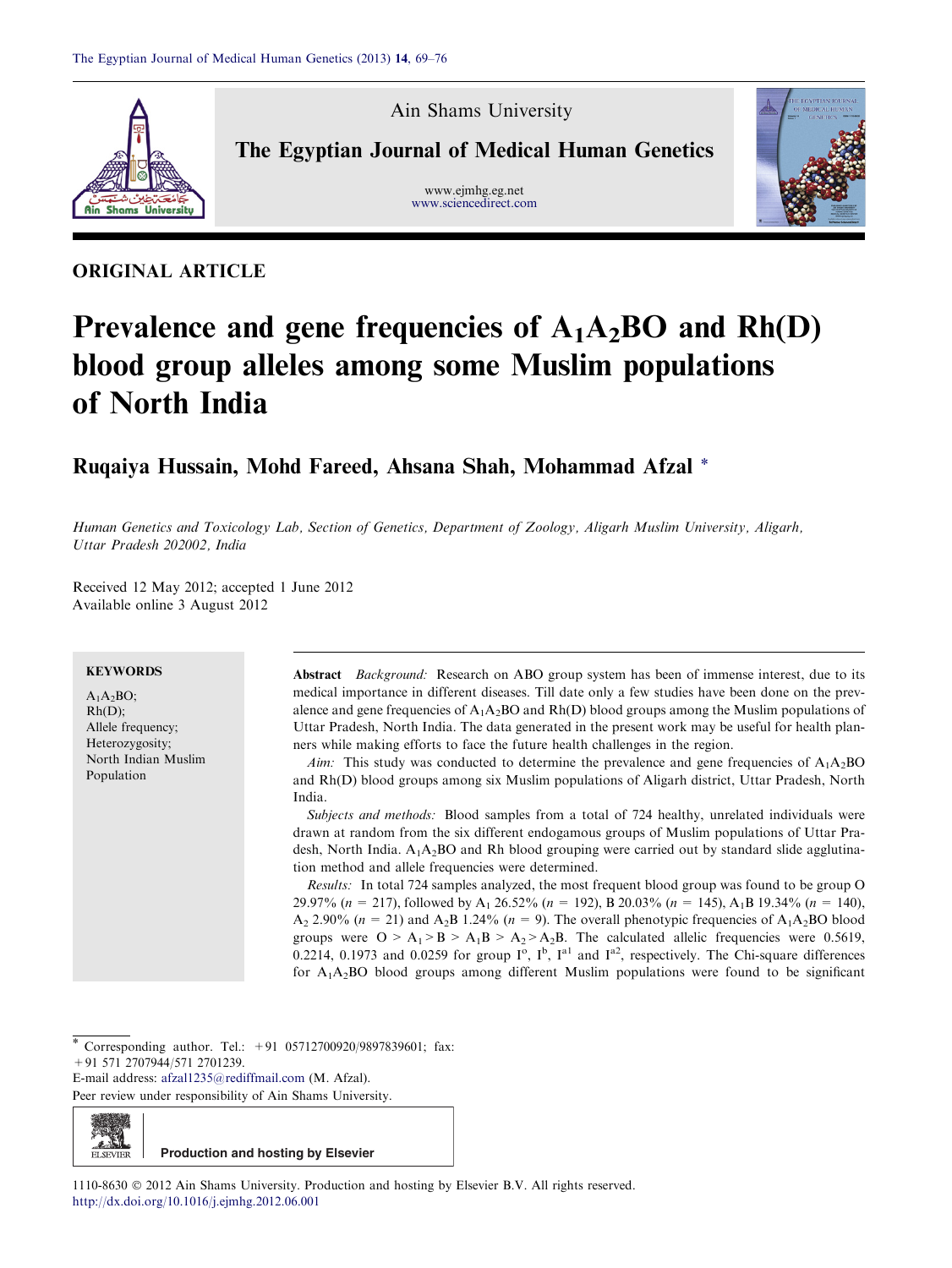$(\gamma^2 = 41.22, df = 25, p < 0.02)$ . Out of total 724 samples, 613 (84.67%) samples were Rh + ve and 111 (15.33%) were Rh-ve.

© 2012 Ain Shams University. Production and hosting by Elsevier B.V. All rights reserved.

#### 1. Introduction

India, home to approximately one-fifth of the total world population, is known for its sociocultural, religious and genetic diversity [\[1\]](#page-6-0). The rich genetic diversity of Indian populations is unique and offers excellent opportunities for genetic and anthropological researches. The country has witnessed successive waves of migration since prehistoric times resulting in fresh gene flow, besides adding their customs, languages and cultures. These new social and cultural strains have made the population of India diverse and heterogeneous. The reproductive isolation of these populations though varied is mainly geographic, religious, linguistic, ethnic or occupational. As natural selection works on the whole individual, heritable traits will become more common in the next generation. Given enough time, this passive process can result in progressive adaptation and speciation [\[2\]](#page-6-0). The affinities of Indian populations to other world populations, including ancestral groups, should provide valuable information on the origin of our species. In addition, India's strategic location as a migratory crossroad may allow us to ascertain the paths of several major human dispersals [\[3\]](#page-6-0).

Among the various known religions found in India (Islam, Christianity, Sikhism, Buddhism, Jainism and Judaism), Islam is the second most practiced religion, after Hinduism. Islam reached Indian shore in the 7th century anno domini (AD). Most of the Muslims belong to Indian ethnic groups with very minor levels of gene flow from outside, primarily from Persia and Central Asia. Central Asian Muslims moved into India in the end of tenth century from the northwest and expanded throughout the sub-continent.

In North India the state of Uttar Pradesh is historically important because of its old centers of population, learning and administration. It is the fifth largest state of India with an area of 243.286 km<sup>2</sup>. Because of Islamic influence for centuries, Uttar Pradesh becomes the heartland of Indian Muslims, becoming home to 32 million Muslims, nearly one-third of Indian Muslim total population [\[4\]](#page-6-0).

The Aligarh city in Uttar Pradesh is situated between latitude 27.28 $\degree$  to 28.10 $\degree$  North 77.29 $\degree$  to 78.36 $\degree$  east longitude and its total area is 34.05 km<sup>2</sup>. Aligarh has almost a dry climate throughout the year. The annual average rainfall in the district is 594.1 mms and maximum temperature recorded is  $44^{\circ}$ C. The population of Aligarh is composed of Hindus, Muslims and Christians. Hindus comprise Brahmins, Jats, Banias, Thakurs and Balmikis while Muslims comprise Syed, Sheikh, Mughal, Pathan, Shia, Sherwani, Ansari and Saifi.

Serological markers have served as important indicators for the understanding of genetic variation between and within populations. Blood groups are the simple and useful tool and can be used for the purpose. Of all the genetic characters, blood groups have been exclusively employed in the study of genetic structure of human populations all over the world. The blood group of an individual does not change in its lifetime and hence, acts as a unique genetic marker for research.

Since 1901, more than 20 distinct blood group systems have been characterized but the ABO and Rhesus (Rh) blood groups remain the most clinically important. Both these systems are useful in blood transfusion and organ transplantation. They are also well-defined genetic markers employed in population genetic and anthropological studies [\[5,6\].](#page-6-0)

The distribution of these two blood groups has been repeatedly investigated in various populations all over the world during the past half-century. The frequencies exhibit considerable variation in different geographic locations, reflecting the underlying genetic and ethnic diversity of human populations [\[7\]](#page-6-0).

ABO blood grouping system was established by Karl Landsteiner in 1900 [\[8\]](#page-6-0) on the basis of the presence or absence of two antigens (A and B) on RBC and its Mendelian inheritance pattern by Bernstein in 1924 [\[9\].](#page-6-0) In this system, four blood groups namely A, B, AB and O are identified by blood tests. The fourth blood type (AB) was discovered by DesCasterllo and Sturli in 1902 [\[10\].](#page-6-0) These antigens are under control of three allelic genes, namely IA, IB and io which determine blood groups. IA produces A antigen, IB produces B antigen whereas io produces neither. IA and IB are mutant alleles and show codominance with each other but both are dominant over the wild type allele io [\[11\].](#page-6-0) ABO antigens are one of the oligosaccharides antigens [\[12\].](#page-6-0) These antigens are widely expressed on the membranes of red cell and tissue cell as well as, in the saliva and body fluid [\[13\]](#page-6-0). The ABO locus is located on chromosome 9 at 9p34.1–q34.2 and encodes glycosyltransferases.

The Rh blood group, popularly referred to as Rhesus, is second only to the ABO system in its importance in transfusion medicine. The presence of Rh system was recognized in 1939 that was confirmed within few years. Although the Rh system is highly polymorphic, and comprises at least 44 distinct antigens, clinically the most significant polymorphism is due to the presence or absence of the Rh(D) antigen on red cells.

Research on ABO group system has been of immense interest, due to its medical importance in different diseases. The ABO blood groups system is not only important in blood transfusions, cardiovascular diseases, organ transplantation, erythroblastosis in neonates, but also one of the strongest predictors of national suicide rate and a genetic marker of obesity [\[14–19\]](#page-6-0).

The studies on the genetic markers among Muslim population are very few, therefore an attempt has been made to study blood groups  $A_1A_2BO$  and  $Rh(D)$  distribution among some Muslim populations of Uttar Pradesh, North India.

#### 2. Subjects and methods

#### 2.1. Populations

The Muslims of India comprise more than 13% of the population, and they belong to various castes, based on linguistic and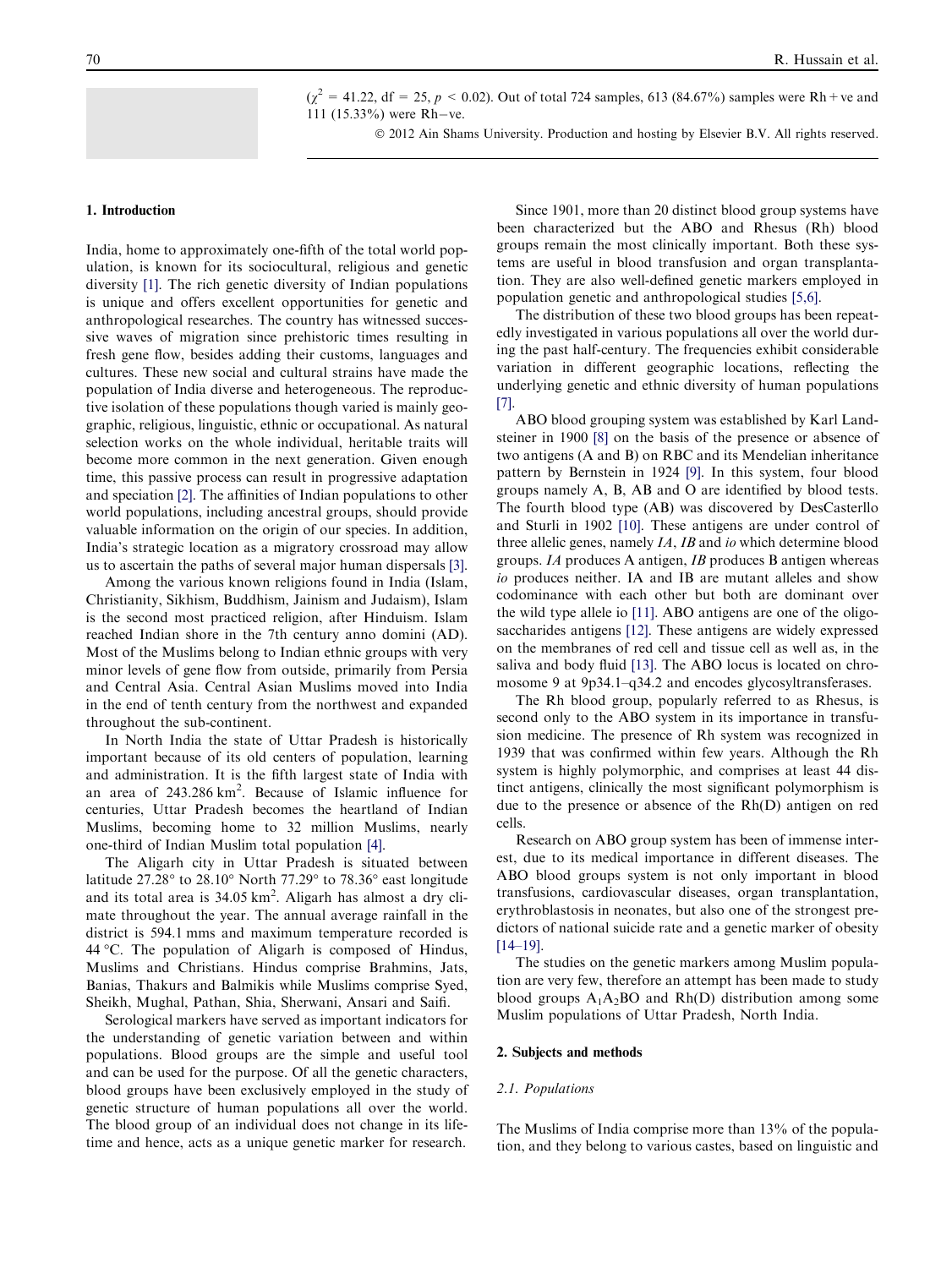ethnic groups besides, having a few tribes [\[20\].](#page-6-0) Muslims belong to two major sects: Sunnis and Shias, while each sect has different biradaries, which are grouped under Ashraf and Ajlaf [\[21\]](#page-6-0). The former comprise higher rank Muslims like Syeds, Sheikhs, Pathans and Mughuls while the latter comprise Qureshis, Ansaris, and Saifis. A large number of the Ajlaf may also be converted from local indigenous population of other faiths [\[22\]](#page-6-0).

The other Muslim castes are represented by the Julaha, Nai, Darzi (Tailor), Kasai (Butcher), Mirasi (Musician), Barhai (Carpenter), Dhobi (Washerman), Kumhar (Potter), Teli (Oil-presser) and Lohar (Blacksmith). The Saifis are a Muslim community found in North India. It is said that those who manufactured swords in past were known as Saifi, because the word saif in Arabic means "sword". They are traditionally carpenters and blacksmiths. Saifis are world's first engineers.

#### 2.2. Sample collection

Blood samples were collected by finger-pricks from seven hundred and twenty-four (724) healthy, unrelated individuals of both sexes belonging to Syed, Sheikh, Pathan, Shia, Sherwani and Ansari populations of Aligarh District, Uttar Pradesh, North India.

The survey was conducted among healthy individuals during November 2011 to February 2012 for  $A_1A_2BO$  and  $Rh(D)$  loci. Households were selected through door to door contact by the investigator. Each subject was interviewed before screening. His/her general particulars (address, age, sex, ethnic group) were recorded. Information regarding previous transfusion or blood donation was also obtained. Fingertip blood was routinely used for grouping. The samples were collected from the Upper Court, Civil Lines, Hamdard Nagar, Friends Colony, AMU Campus, Sir Syed Nagar and Jamalpur areas of Aligarh.

#### 2.3. Laboratory analysis

ABO and Rh-D grouping were performed simultaneously. Slide agglutination method was followed. On a labeled slide a drop of anti-A, anti- B and anti-D was placed and a drop of finger-prick blood was added to each and was mixed. Results of agglutination were recorded immediately. Agglutination with anti A, showed A group, with anti-B showed the B group, with both A and B, it showed AB and with neither of these showed O groups [\[23\]](#page-6-0). The gene frequencies for these two systems were calculated after Mourant et al. [\[24\]](#page-6-0). Chisquare test was applied for statistical analysis.

#### 2.3.1. Subgroups of ABO

Subgroups are classified by the quantity of A antigen, and the amount of A antigen decreases in the order  $A_1$ ,  $A_2$ ,  $A_3$ ,  $A_x$ ,  $A_{end}$ ,  $A_{m}$ ,  $A_{el}$ . In Europeans, approximately 80% of blood type A and AB belong to  $A_1$ , the remaining 20% are either  $A_2$  or  $A_2B$  (in Japanese it is approximately 0.2%) [\[25,26\].](#page-6-0) Anti- $A_1$ , lectin is a purified extract of the seeds of *Dolicos bif*lorus containing phytohemagglutinin(lectin) which agglutinates human red blood cells only of the subgroup  $A_1$  or  $A_1B$ . Blood collected with or without an anticoagulant was used in the testing procedure. Agglutination is a positive test result for the presence of human blood groups  $A_1$  and  $A_1B$ . The weaker subgroups of A  $(A_2, A_3, A_2B, A_3B,$  etc.) are not agglutinated.

#### 2.3.2. Rh(Anti-D Anti-Rho test method)

A blood sample is classified as Rh-positive or Rh-negative according to the presence or absence of the antigen D. Screening for the Rh typing may be conducted by the slide method. Agglutination of the red blood cells in the slide constituted a positive test result of the D antigen.

#### 2.4. Statistical analysis

Phenotypes were recorded for each trait and gene frequencies were calculated according to Hardy–Weinberg law [\[27\]](#page-6-0) using the gene counting method. Heterozygosity for a given locus was calculated using the genotype frequencies (for heterozygous genotype). The level of heterozygosity was calculated using the formula:

## Heterozygosity =  $1 - \sum H_o$

where  $H_0$  is the homozygosity of the allele,  $H_0 = \sum Pi2$ .

Chi-square test: It is used for the measurement of the size of the discrepancy between the observed and expected values at particular degrees of freedom at 5% level of probability:

$$
\chi^2 = \sum \frac{\text{(Observed - Expected})^2}{\text{Expected}}
$$

Yates correction has also been done wherever needed.

#### 3. Results

The results of the distribution of  $A_1A_2BO$  blood groups and Rh(D) phenotypes and gene frequencies among the Muslim populations of UP have been presented.

#### 3.1. Phenotypic frequency

#### 3.1.1. For  $A_1A_2BO$

In total 724 samples analyzed, blood group O was the most prevalent (29.97%), followed by groups  $A_1$  (26.52%), B  $(20.03\%)$ , A<sub>1</sub>B  $(19.34\%)$ , A<sub>2</sub>  $(2.90\%)$  and the smallest one is  $A_2B$  (1.24%). The overall phenotypic frequencies of  $A_1A_2BO$ blood groups follow the trend, i.e.  $O > A_{1> B} > A_{1-}$  $B > A<sub>2</sub> A<sub>2</sub>B$ . Phenotypically O group was dominant and A<sub>2</sub>B was rare among all population groups. The  $\chi^2$  differences were significant only in Shia population group and remaining populations showed non-significant differences ( $\chi^2$  = 16.96,  $df = 5$ ,  $p > 0.005$ ). The overall Chi-square  $(\chi^2)$  values for A1A2BO blood groups among different Muslim populations were found to be statistically significant ( $\chi^2 = 41.22$ ,  $df = 25$ ,  $p < 0.02$ ) ([Table 1](#page-3-0) and [Fig. 1](#page-3-0)). Yates correction was done in case of small samples (lower than 5).

#### 3.1.2. For Rh

Out of the 724 subjects tested 613 (84.67%) subjects were  $Rh$ + ve and 111 (15.33%) subjects were Rh–ve. The highest of Rh-ve individuals is found in Sheikh (19.09%), while in other populations it ranges from 11to19%. The  $\chi^2$  values were significant among Syed, Sheikh and Pathan population groups  $(\chi^2 = 1.43, df = 1, p < 0.20$  for Syed;  $\chi^2 = 1.20, df = 1$ ,  $p < 0.20$  for Sheikh;  $\chi^2 = 1.52$ , df = 1,  $p < 0.02$ ). The overall Chi-square  $(\chi^2)$  values for Rh(D) blood groups among different Muslim populations were found to be statistically insignificant ( $\chi^2$  = 5.2705, df = 5, p = 0.3837) ([Table 2\)](#page-3-0).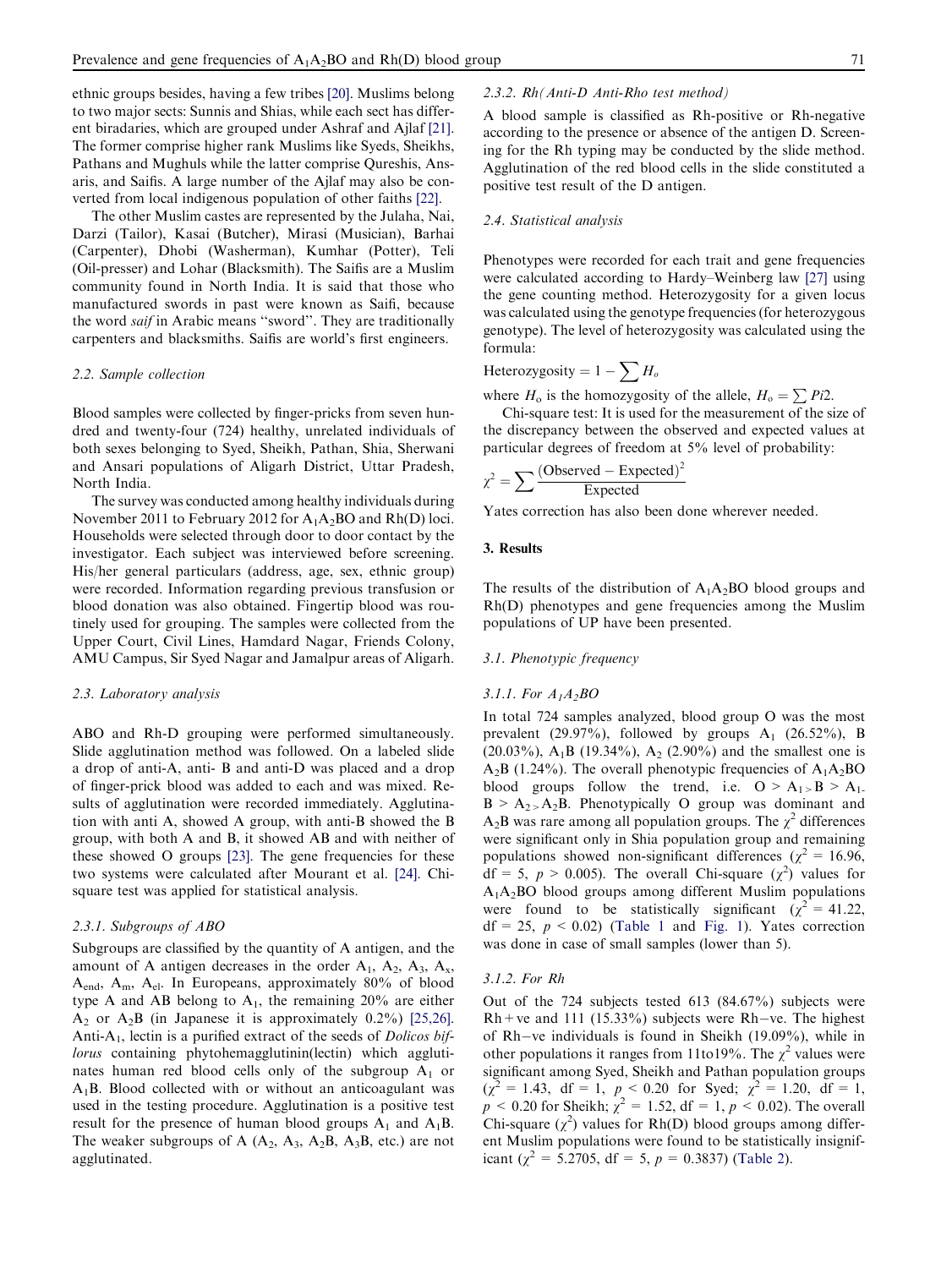<span id="page-3-0"></span>

| Table 1           |                      |                    |                      |                    | Phenotype frequencies of $A_1A_2BO$ marker loci for different Muslim populations of Uttar Pradesh, North India. |                      |
|-------------------|----------------------|--------------------|----------------------|--------------------|-----------------------------------------------------------------------------------------------------------------|----------------------|
| Populations (No.) | $A_1$ No. $(\% )$    | $A_2$ No. $(\% )$  | $A_1B$ No. $(\% )$   | $A_2B$ No. $(\% )$ | $B$ No. $(\% )$                                                                                                 | O No. $(\% )$        |
| Syed $(152)$      | 54(35.53)            | 4(2.63)            | 29(19.08)            | 2(1.31)            | 20(13.16)                                                                                                       | 43(28.29)            |
| Sheikh $(110)$    | 32(29.09)            | 3(2.73)            | 18(16.36)            | 2(1.82)            | 22(20.00)                                                                                                       | 33(30.00)            |
| Pathan $(131)$    | 36(27.48)            | 2(1.53)            | 28(21.37)            | 0(0.00)            | 20(15.27)                                                                                                       | 45(34.35)            |
| Shia $(98)$       | 17(17.35)            | 3(3.06)            | 14(14.29)            | 1(1.02)            | 35(35.71)                                                                                                       | 28(28.57)            |
| Sherwani (86)     | 20(23.26)            | 3(3.49)            | 22(25.58)            | 1(1.16)            | 12(13.95)                                                                                                       | 28(32.56)            |
| Ansari (147)      | 33(22.45)            | 6(4.08)            | 29(19.73)            | 3(2.04)            | 36(24.49)                                                                                                       | 40(27.21)            |
| $T \pm SE(724)$   | $192(26.52) \pm 1.6$ | $21(2.90) \pm 0.6$ | $140(19.34) \pm 1.5$ | $9(1.24) \pm 0.4$  | $145(20.03) \pm 1.5$                                                                                            | $217(29.97) \pm 1.7$ |

Parentheses = percentage  $(\%)$  and No. = number of individuals.

 $\chi^2$  = 41.22, df = 25, p < 0.02 (statistically significant).

 $T =$  total and  $SE =$  standard error.



Figure 1 Graph showing Phenotype frequencies of  $A_1A_2BO$  marker loci for different Muslim populations of North India.

Table 2 Phenotype frequencies of Rh marker loci for different Muslim populations of Uttar Pradesh, North India.

| Populations | No. | $Rh(+ve)$ No. $(\%)$                                                                                                                                                                                                                                                                                                                      | $Rh(-ve) No. (%)$    |
|-------------|-----|-------------------------------------------------------------------------------------------------------------------------------------------------------------------------------------------------------------------------------------------------------------------------------------------------------------------------------------------|----------------------|
| Syed        | 152 | 134(88.16)                                                                                                                                                                                                                                                                                                                                | 18(11.84)            |
| Sheikh      | 110 | 89(80.91)                                                                                                                                                                                                                                                                                                                                 | 21(19.09)            |
| Pathan      | 131 | 116(88.55)                                                                                                                                                                                                                                                                                                                                | 15(11.45)            |
| Shia        | 98  | 81(82.65)                                                                                                                                                                                                                                                                                                                                 | 17(17.35)            |
| Sherwani    | 86  | 70(81.39)                                                                                                                                                                                                                                                                                                                                 | 16(18.60)            |
| Ansari      | 147 | 123(83.67)                                                                                                                                                                                                                                                                                                                                | 24(16.33)            |
| $T \pm SE$  | 724 | $613(84.67) \pm 1.3$                                                                                                                                                                                                                                                                                                                      | $111(15.33) \pm 1.3$ |
|             |     | $\mathbf{D}$ , $\mathbf{A}$ , $\mathbf{A}$ , $\mathbf{A}$ , $\mathbf{A}$ , $\mathbf{A}$ , $\mathbf{A}$ , $\mathbf{A}$ , $\mathbf{A}$ , $\mathbf{A}$ , $\mathbf{A}$ , $\mathbf{A}$ , $\mathbf{A}$ , $\mathbf{A}$ , $\mathbf{A}$ , $\mathbf{A}$ , $\mathbf{A}$ , $\mathbf{A}$ , $\mathbf{A}$ , $\mathbf{A}$ , $\mathbf{A}$ , $\mathbf{A}$ , |                      |

Parentheses = percentage  $(\%)$  and No. = number of individuals.  $\chi^2$  = 5.2705, df = 5, p = 0.3837 (statistically insignificant).  $T =$  total and  $SE =$  standard error.

#### 3.2. Allele frequencies

#### 3.2.1. For  $A_1A_2BO$

[Table 3](#page-4-0) presents distribution of the alleles in the total sample and was recorded 0.5619, 0.2214, 0.1973 and 0.0259 for  $I^{\circ}$ ,  $I^b$ ,  $I^{a1}$  and  $I^{a2}$ , respectively indicating that the allelic frequency of  $I^{\circ}$  is the highest, while  $I^{a2}$  is the lowest. All the populations follow the trend  $I^{\circ} > I^{\circ} > I^{a1} > I^{a2}$ . Pathan showed the highest  $I^{\circ}$  and lowest  $I^{a2}$  frequency. The Ansaris have the highest I<sup>a2</sup> allele frequency, may be due to a lower population group.

#### 3.2.2. For Rh

It shows the allele frequency of  $D$  is 0.6085 and that of  $d$  is 0.3915. D allele has the highest frequency in Pathan and lowest in Sheikh [\(Table 4](#page-4-0) and [Fig. 2\)](#page-4-0).

#### 3.3. Heterozygosity

The pooled heterozygosity for  $A_1A_2BO$  is found to be 0.5985 and for Rh it is 0.4765. For  $A_1A_2BO$ , heterozygosity ranges from 0.5697 to 0.6128 and for Rh system it varies from 0.4478 to 0.4920 [\(Table 5](#page-4-0) and [Fig. 3\)](#page-5-0).

#### 4. Discussion

The present study is useful in providing information on the status of blood group marker in the Muslim populations of Uttar Pradesh. The data generated in the present work not only provide the availability of human blood but also serve to enable insight into possibilities of future burden of diseases. Blood groups and Rh antigen are hereditary. Gene for ABO antigens is on chromosome 9 and for Rh antigen is on the chromosome 1 [\[28\].](#page-6-0) The information of blood groups is very useful in blood transfusion and organ transplantation medicine, in human population migration and evolution study, in genetic research and in parental dispute cases. It is, therefore, imperative to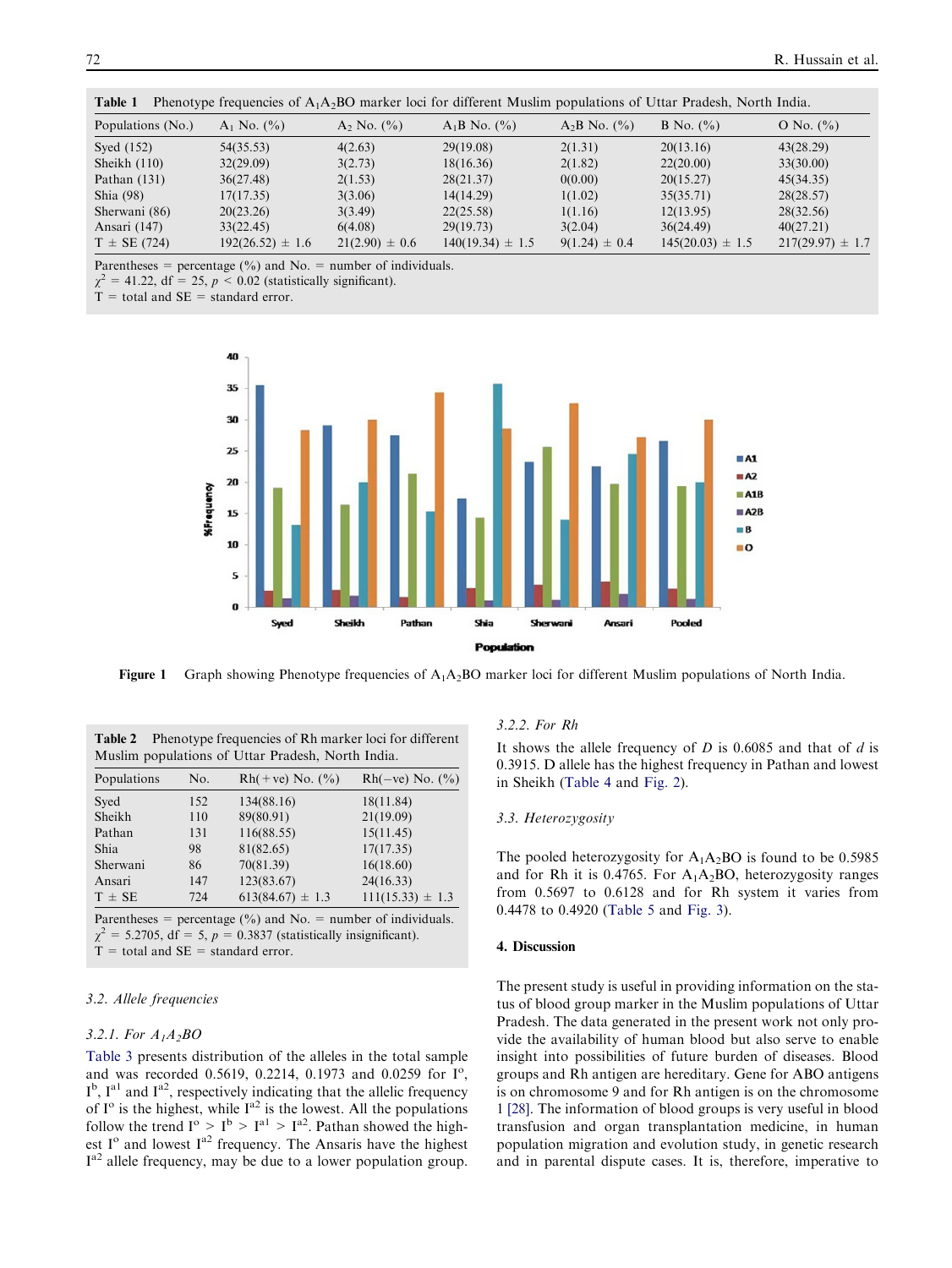| <b>Table 3</b> Trible hequencies of Trity <b>DO</b> market foel for unferent brushin populations of Ottal Fraucsh, Forth India. |                    |                    |                    |                    |  |  |
|---------------------------------------------------------------------------------------------------------------------------------|--------------------|--------------------|--------------------|--------------------|--|--|
| Populations                                                                                                                     | T <sup>al</sup>    | Ta2                |                    |                    |  |  |
| Syed                                                                                                                            | 0.2592             | 0.0241             | 0.1781             | 0.5476             |  |  |
| Sheikh                                                                                                                          | 0.2142             | 0.0244             | 0.2079             | 0.5592             |  |  |
| Pathan                                                                                                                          | 0.1970             | 0.0128             | 0.1953             | 0.6020             |  |  |
| <b>Shia</b>                                                                                                                     | 0.1375             | 0.0279             | 0.2952             | 0.5419             |  |  |
| Sherwani                                                                                                                        | 0.1697             | 0.0298             | 0.2163             | 0.5925             |  |  |
| Ansari                                                                                                                          | 0.1737             | 0.0378             | 0.2576             | 0.5370             |  |  |
| $T \pm SE$                                                                                                                      | $0.1973 \pm 0.015$ | $0.0259 \pm 0.006$ | $0.2214 \pm 0.015$ | $0.5619 \pm 0.018$ |  |  |

<span id="page-4-0"></span>

|  | <b>Table 3</b> Allele frequencies of $A_1A_2BO$ marker loci for different Muslim populations of Uttar Pradesh, North India. |  |  |  |  |  |  |  |  |  |  |
|--|-----------------------------------------------------------------------------------------------------------------------------|--|--|--|--|--|--|--|--|--|--|
|--|-----------------------------------------------------------------------------------------------------------------------------|--|--|--|--|--|--|--|--|--|--|

 $I^{a_1}$ ,  $I^{a_2}$ ,  $I^b$  and  $I^o$  are allele frequencies of blood group  $A_1$ ,  $A_2$ , B and O, respectively.

 $T =$  total and  $SE =$  standard error.

|  | <b>Table 4</b> Allele frequencies of Rh marker loci for different |  |  |
|--|-------------------------------------------------------------------|--|--|
|  | Muslim populations of Uttar Pradesh, North India.                 |  |  |

| Populations | D                  | d                  |
|-------------|--------------------|--------------------|
| Syed        | 0.6559             | 0.3441             |
| Sheikh      | 0.5631             | 0.4369             |
| Pathan      | 0.6616             | 0.3384             |
| <b>Shia</b> | 0.5835             | 0.4165             |
| Sherwani    | 0.5687             | 0.4313             |
| Ansari      | 0.5959             | 0.4041             |
| $T \pm SE$  | $0.6085 \pm 0.018$ | $0.3915 \pm 0.018$ |

 $T =$  total and  $SE =$  standard error.

D and d are dominant and recessive alleles, respectively.

have information on the distribution of these blood groups in any population group. Few studies of ABO and Rh blood group prevalence among the various populations of India have been carried out. Some studies on Muslim populations have been attempted earlier in Uttar Pradesh. These are described here for comparison. Our studies show some differences from earlier studies on Muslim populations of North India. The endogamous groups of Muslims in different regions are heterogeneous with respect to the gene frequencies of ABO blood groups [\[29,30\]](#page-6-0). There are significant differences in allelic frequency between different subgroups for this marker.

| <b>Table 5</b> Heterozygosity at $A_1A_2BO$ and Rh marker loci for |
|--------------------------------------------------------------------|
| different Muslim populations of Uttar Pradesh, North India.        |

| Populations                 | $A_1A_2BO$ H <sub>t</sub> | $Rh H_t$ |
|-----------------------------|---------------------------|----------|
| Syed                        | 0.6062                    | 0.4514   |
| Sheikh                      | 0.5986                    | 0.4920   |
| Pathan                      | 0.5697                    | 0.4478   |
| Shia                        | 0.5969                    | 0.4861   |
| Sherwani                    | 0.5790                    | 0.4906   |
| Ansari                      | 0.6128                    | 0.4816   |
| Total                       | 0.5985                    | 0.4765   |
| II sonscente hotosograpoity |                           |          |

 $H_t$  represents heterozygosity.

During the last five decades numerous studies have been carried out on the genetic composition of various Muslim population groups in India [\[31–33\]](#page-6-0). Our study is comparable to the ABO frequencies reported in some earlier studies of other caste groups of UP. Majumdar (1943) [\[34\]](#page-7-0) reported the distribution of ABO blood groups in the Shia Muslim populations of Jaunpur in which the percentage of different types reported were B, 34%, O, 36%, A, 25% and AB, 5%. The overall picture for Sunni Muslim from Madhya Pradesh has the following fre-quencies: A, 19.1%, B, 22.4%, and O, 58.4% [\[35\]](#page-7-0).



Figure 2 Graph showing Allele frequencies of Rh marker loci for different Muslim populations of North India.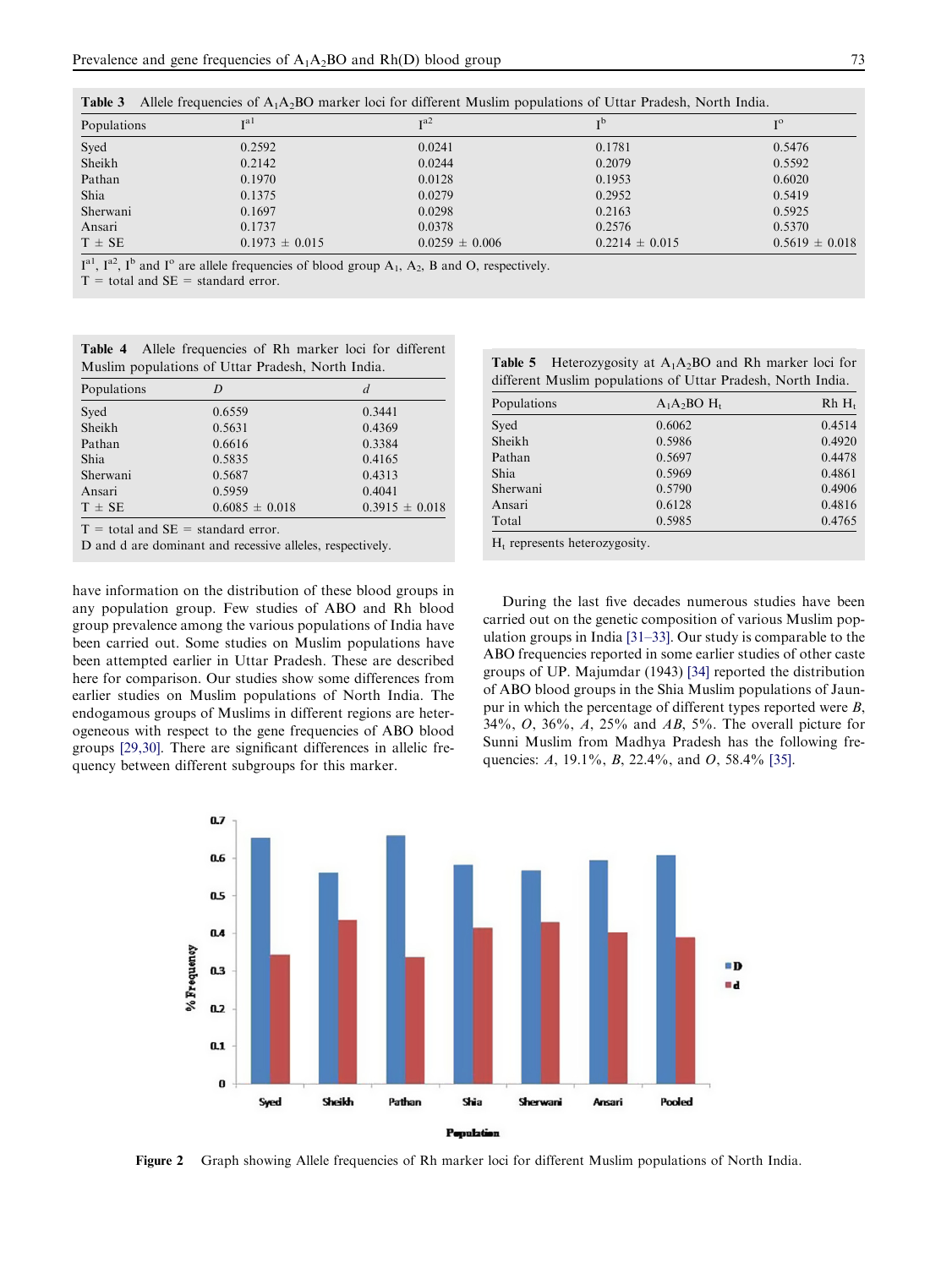<span id="page-5-0"></span>

Figure 3 Graph showing Heterozygosity at A1A2BO and Rh marker loci for different Muslim populations of North India.

The distribution of ABO blood groups varies regionally, ethnically and from one population to another. From this study, the distribution of blood group O was the highest with percentage frequency of 29.97% followed by blood group  $A_1$  26.52%, B 20.03%,  $A_1B$  19.34%, and  $A_2$  2.90% and the least percentage frequency is that of blood group  $A_2B$  which is 1.24%.

Normally, the distribution of ABO blood groups varies from one population to another. In many other studies, blood group O has been found to be the most common blood group. In the Caucasians in the United States, the distribution is group  $O$ , 47%, group A, 41%, group B, 9% and group AB, 3% [\[36\].](#page-7-0) Among Western Europeans 42% are group A, 9% group B, 3% group AB and the remaining 46% group O. For blacks in United States, the distribution is group O, 46%, group A, 27%, group B, 2%, and group AB, 7% [\[36\]](#page-7-0). Similarly, in Pakistan, blood group O is the most common 35%, blood group A is 24%, blood group B is 33% and blood group AB is 8%. In Lagos Nigeria, blood group O is 55.3%, blood group A, 25.3%, blood group B, 16.7% and blood group AB, 2.7% [\[37\].](#page-7-0) Iyiola et al. [\[38\]](#page-7-0), also reported phenotypic frequencies of 52.9%, 23.1%, 21.3% and 2.7% in the order  $O > A > B > AB$ . We observed that the most available data from Nigeria and some parts of the world reported the proportions of A, B, AB and O in the order  $O > B > A > AB$  [\[39,40\].](#page-7-0)

The frequency of ABO blood groups varies from race to race. The country wise figure in Caucasians for the United States, the distribution is type  $O = 47\%$ , type  $A = 41\%$ , type  $B = 9\%$ , and type AB = 3%. Among African American, the distribution is type  $O = 46\%$ , type  $A = 27\%$ , type  $B = 20\%$ , and type  $AB = 7\%$ . Among Western Europeans, 42% population shows blood group A, 9% blood group B, 3% blood group AB and the remaining 46% blood group O [\[41\].](#page-7-0) The allelic frequencies of the total population of the world

are found to be  $O = 62.3\%$ ,  $A = 21.5\%$  and  $B = 16.2\%$ . American blacks generally have frequencies of A, B, AB and O blood groups of 27%, 20%, 4%, and 49%, respectively [\[42\]](#page-7-0).

For  $A_1A_2BO$  blood groups, no more studies have been done on Muslim populations but Ara et al. [\[43\],](#page-7-0) reported the distribution of ABO subtypes in different Muslim and Hindu populations of UP in which, the phenotypes have the following frequencies:  $O = 30.69\%$ ,  $A_1 = 24.64\%$ ,  $A_1B = 20.21\%$ ,  $B = 18.88\%, A_2 = 3.97\%$  and  $A_2B = 1.60\%$  which are very close to our values. In India, the distribution of allele B frequency is higher  $(23.3\%)$  as compared to allele A  $(18.6\%)$ , whereas the frequency of allele O is  $(58.1\%)$ . In present study the pooled frequencies of allele  $O = 56.1\%$ ,  $B = 22.1\%$ ,  $A_1 = 19.7\%$  and  $A_2 = 2.5\%$  which are nearly similar as compared to studies reported on different Muslim populations of UP by Ara et al. [\[43\].](#page-7-0)

The Rh distribution also varies within any group of population. The recessive allele (d) ranges from as high as 40% to its virtual absence in Chinese Australian aborigines, Negrito etc. Exceptionally high incidence of Rh negatives yielding frequency of recessive allele (d) in the range of 50–60% has been reported in Basque (Europe) and Berbers of Moracco [\[24\]](#page-6-0).

The variation in frequency of the Rh negative gene (i.e., Rh d) is 15–30% in the majority of the India population, compared to 35–45% in Europeans and 0–10% in Asian population [\[44\]](#page-7-0). For the Rh system the overall frequencies for D and d are 80.71% and 19.29%, respectively [\[45\],](#page-7-0) which compared to 60.85% and 39.15% in our case. Several studies reported on Rh system in North India [\[31\].](#page-6-0)

The principal bio-clinical significance of the erythrocytic group antigens is still associated with the living immune characteristics. It plays a special role in blood transfusion [\[46\],](#page-7-0) epidemiology [\[47\]](#page-7-0) and transplantology [\[48,49\]](#page-7-0). In view of the importance of blood groups in population characteristics, the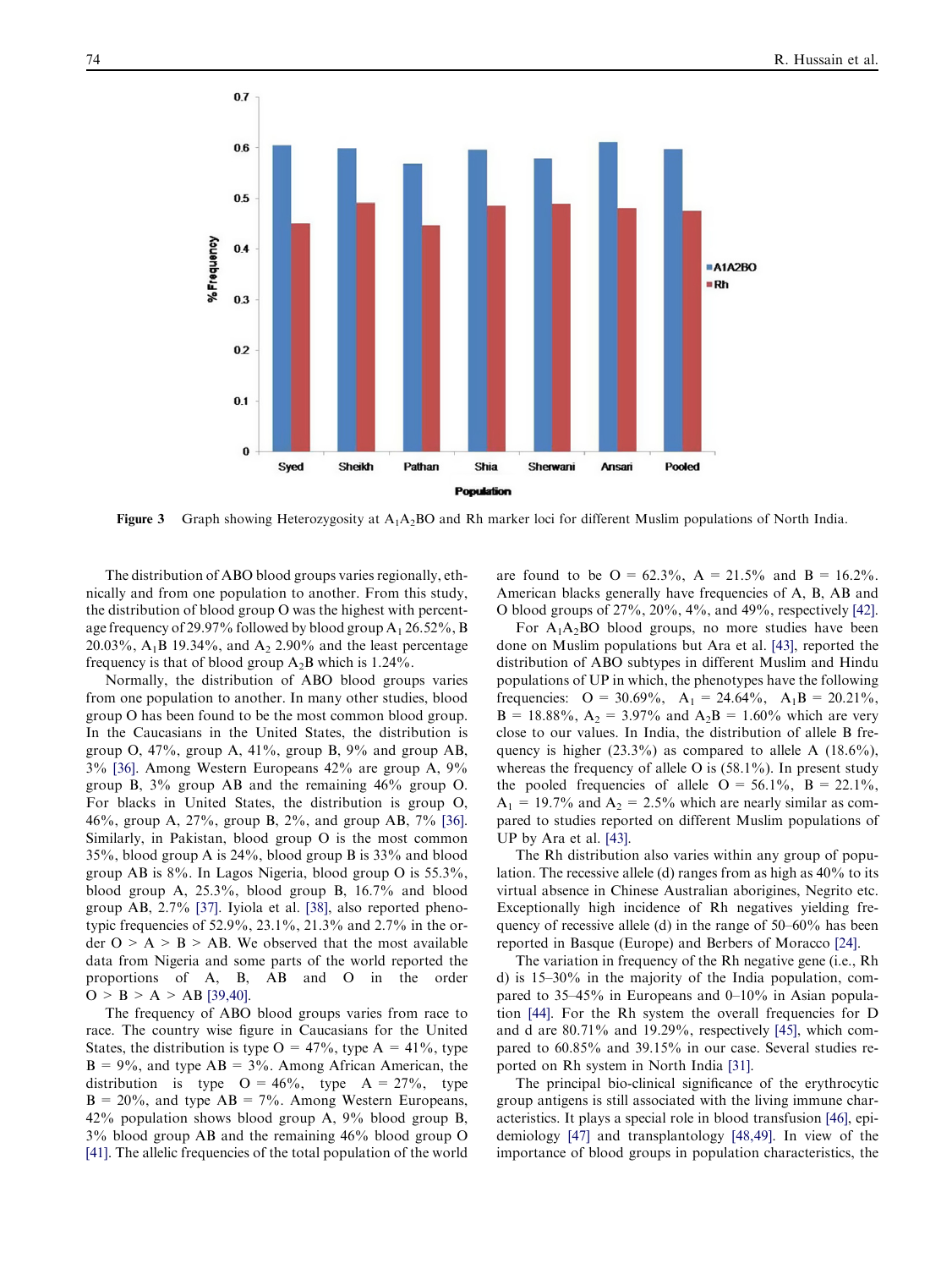<span id="page-6-0"></span>present study is done to investigate the frequency of ABO, subgroup ABO and Rh(D) in some Muslim populations of Uttar Pradesh (UP), North India.

#### 5. Conclusion

The present study shows the prevalence of blood group marker among six Muslim populations of Aligarh district, UP. In this study it can be seen that the most frequent blood group is O and the  $A_2B$  has the least percentage. The Rh-ve frequency is 15%. The Chi-square differences revealed that the prevalence of  $A_1A_2BO$  blood groups among different Muslim populations had been significant. The study has a significant implication regarding the management of blood bank and transfusion services in this area. Knowledge of the blood group system helps us to take preventive measures for the diseases which are associated with different blood groups, to prevent the dangerous transfusion reactions and efficient management of regional blood bank and transfusion services.

#### Conflict of interest

The authors declare that there is no conflict of interest.

#### Acknowledgements

Thanks are due to the Council of Science and Technology (CST), UP, which funded the major project, titled '' Genomic and Biochemical diversity of North Indian Muslim populations'' through grant CST/SERPD/D-1883(1)20 Oct'2008, awarded to Prof. Mohammad Afzal and to the Chairman, Department of Zoology, A.M.U., Aligarh (U.P), India, for laboratory facilities.We are also grateful to the Muslim subjects who donated blood samples for this study and without their cooperation this study could not have been completed.

#### References

- [1] Agrawal S, Khan F, Bharadwaj U. Human genetic variation studies and HLA class II loci. Int J Immunogenet 2007;34(4): 247–52.
- [2] Ahsana S, Ruqaiya H, Fareed M, Afzal M. Gene frequency of sickle trait among Muslim populations in a malarial belt of India, i.e., Manipur. Egypt J Med Hum Genet 2012; [http://dx.doi.org/](http://www.dx.doi.org/10.1016/j.ejmhg.2012.04.001) [10.1016/j.ejmhg.2012.04.001.](http://www.dx.doi.org/10.1016/j.ejmhg.2012.04.001)
- [3] Bamshad M, Kivisild T, Watkins WS, Dixon ME, Ricker CE, Rao BB, et al. Genetic evidence on the origins of Indian caste populations. Genome Res 2001;11:994.
- Census of India. [www.censusindia.net/](http://www.censusindia.net). Census; 2001.
- [5] Amin-ud-Din M, Fazeli N, Rafiq M, Malik S. Serological study among the municipal employees of Tehran, Iran. Distribution of ABO and Rh blood groups. Haema 2004;7(4):502–4.
- [6] Sigmon JM. Basic principles of the ABO and Rh blood group systems for hemapheresis practitioners. J Clin Apher 1992;7(3): 158–62.
- [7] Cavalli-Sforza LL, Menozzi P, Piazza A. The history and geography of human genes. Princeton, New Jersey: Princeton University Press; 1994.
- [8] Landsteiner K. Note the antifermantative, lytic and agglutinating activity of blood serum and lymph. Centralblatt f Bacteriol Infect Dis Parasit Cust 1900;27:357–62.
- [9] Crow JF. Felix Bernstein and the first human marker locus. Genet 1993;133(1):4–7.
- [10] DesCasterllo A, Sturli A. Uber die Isoagglutinine im Serum gesunder und kranker menschen. Mfinch Med Wschar 1902;49:1090–5.
- [11] Gardener EJ, Simmons MJ, Snustad DP. Principles of genetics. 8th ed. John Wiley & Sons (Asia) Pvt. Ltd; 2001.
- [12] Watkins WM. Molecular basis of antigenic specificity in the ABO, H and Lewis blood group systems. In: Montreuil H, Vliegenhart JFG, Schachter H, editors. Glycoproteins. Amsterdam: Elsevier; 1995. p. 313–90.
- [13] Zmijewski CM. Immunohematology. 3rd ed. New York: Appleton Century Crofts; 1978.
- [14] Molison PL. Blood transfusion in clinical medicine. 6th ed. Oxford, UK: Blackwell Scientific Publication; 1979.
- [15] Egawa H, Oike F, Buhler S, Minamiguchi S, Haga H, Uryuhara K, et al. Impact of recipient age on outcome of ABO-incompatible living-donor liver transplantation. Transplantation 2004;15:403–11.
- [16] Shamim A, Hafeez MA, Ahmad MM. ABO and Rh blood groups I: markers of cardiovascular risk and association with lipids and other related risk covariables in a Pakistani population. Proc Pakistan Acad Sci 2002;39:47–66.
- [17] Komar-Szymborska M, Szymborski J, Sleboda A, Bajkacz M, Cioch E. RH and ABO incompatibility in newborns treated in a pediatric hospital. Wiad Lek 1993;46:644–50.
- [18] Lester D. Predicting suicide in nations. Suicide Res 2005;9:219–23.
- [19] Hein HO, Suadicani P, Gyntelberg F. The Lewis blood group-a new genetic marker of obesity. Int J Obes Relat Metab Disord 2005;29:540–52.
- [20] Fareed M, Ahsana S, Ruqaiya H, Afzal M. Genetic study of phenylthiocarbamide (PTC) taste perception among six human populations of Jammu and Kashmir (India). Egypt J Med Hum Genet 2012;13:161-6.
- [21] Ansari G. Muslim caste in UP. Lucknow: Ethnographic and Folk Culture and Soc; 1959.
- [22] Afzal M, Sinha SP. Consanguinity effects on the frequency of ABO blood group, PTC taste ability, and red-green color blindness. Biol Bull India 1983;5(3):182–5.
- [23] Race RR, Sanger R. Blood groups of man. Oxford: Blackwell Scientific; 1968.
- [24] Mourant AE, Kopec ADA, Domanieswska-Sobezek K. The ABO blood groups – comprehensive tables and maps of world distribution. Oxford: Blackwell Scientific Publication; 1976.
- [25] Sturgeon P, Moore BP, Weiner W. Notations for two weak a variants: Aend and Ael. Vox Sang 1964;9(4):214–5.
- [26] Reed TE, Moore BP. A new variant of blood group A. Vox Sang 1964;9:363–6.
- [27] Stern C. The Hardy–Weinberg law. Science 1943;97(2510):137–8.
- [28] Webert EK, Chan HW, Smith JW, Heddle NM, Kelton JG. Red cell, platelet, and white cell antigens. In: Greer JP, Foerster J, Lukens JN, Rodgers GM, Paraskevas F, Glader B, editors. Wintrobe's clinical hematology. Philadelphia: Lippincott Williams Wilkins; 2004. p. 791.
- [29] Roychoudhury AK. The genetic composition of the people in Eastern India. J Ind Anthropol 1981;16:153.
- [30] Roychoudhury AK. Genetic relationships of indian populations. In: Paper presented to the Golden Jubilee Celebration of the Indian Statistical Institute, Calcutta; 1982.
- [31] Srivastava AC. ABO, MNS and Rh blood groups among Syed and Pathans of Lucknow. In: Rakshit HK, editor. Bioanthropological research in India, proceeding of seminar on physical anthropology and allied disciplines. Calcutta: Anthropological Survey of India; 1975. p. 105–10.
- [32] Kumar P, Saima, Rai V. Study of ABO and Rh(D) blood groups in Sunni Muslims of Jaunpur district. Anthropol 2010;12(3): 225–6.